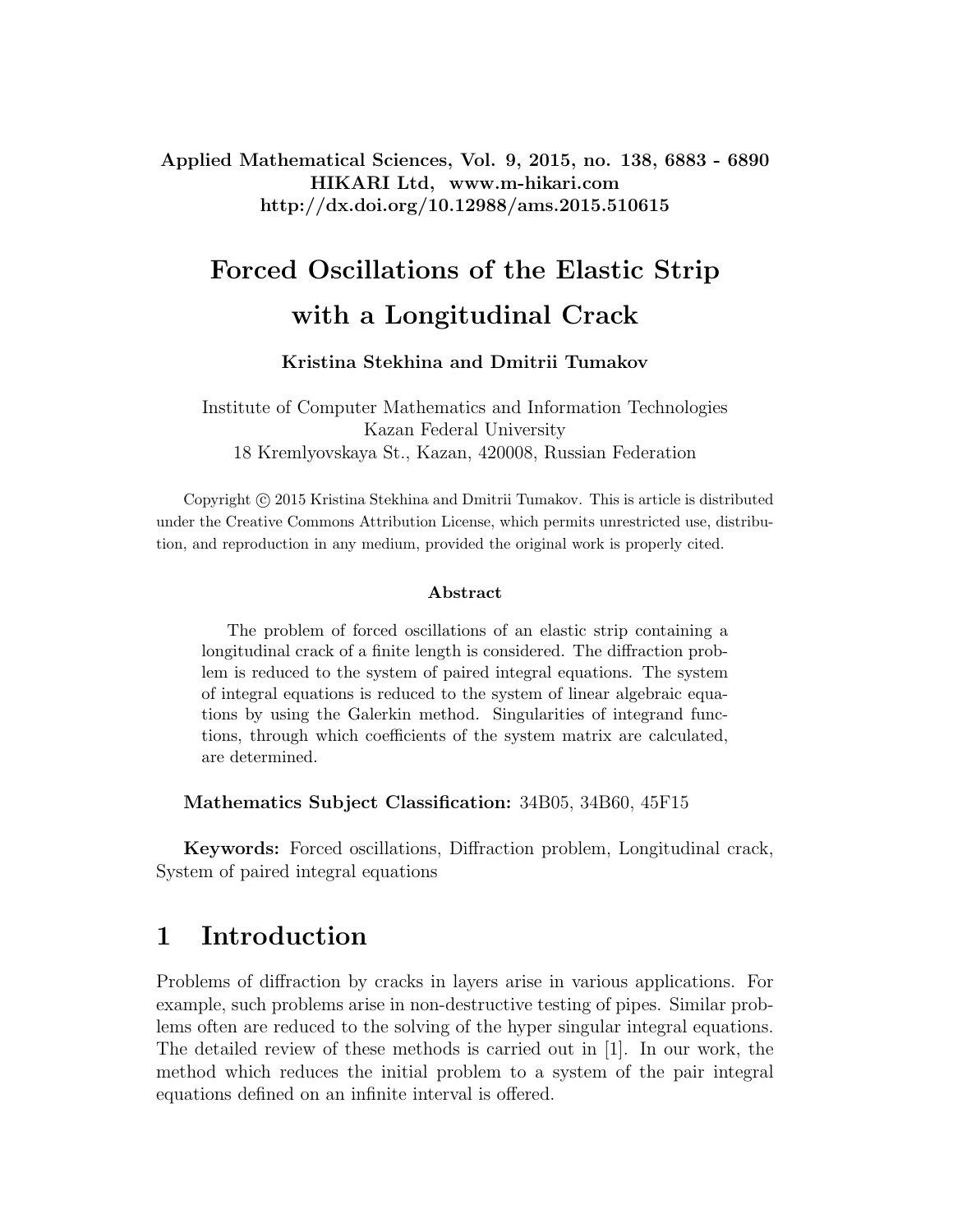The obtained system of the pair integral equations is reduced by the Galerkin method to system of linear algebraic equations. The Hermitian functions are chosen as basic functions.

Boundary conditions in our work represent the set of displacements on border. It corresponds the enclosed oscillations to a layer wall. Note that often boundary conditions can be conditions of the third type. Such conditions arise in problems of diffraction of an elastic wave by the layers of various structure both for a normal incidence  $[2]$ , and for the incidence under any angle  $[3]$ ,  $[4]$ .

Coefficients of a matrix of system are expressed through integrals of functions which contain singularities. Singularities of each integrand function are marked out.

### 2 Statement of the problem

The Cartesian coordinate is chosen in such way that walls of the strip coincide with straight lines  $y = 0$  and  $y = H_2$ . The straight line  $y = H_1$  conditionally splits the strip of density  $\rho$ , longitudinal velocity  $v_P$  and transverse velocity  $v_S$ into two parts. The crack's location is on this straight line at  $x \in (0, L)$ . It is assumed that the crack edges oscillate freely. A material of the strip is assumed to be homogeneous and isotropic. A source of the oscillations is assumed to be located on the upper boundary of the layer at  $y = 0$ :  $u_x(x, 0) = u_x^0(x)$ and  $u_y(x,0) = u_y^0(x)$ . The lower boundary is assumed to be a free boundary:  $\sigma_y(x, H_2) = 0$ ,  $\tau(x, H_2) = 0$ . It is required to find a scattered field.



Figure 1. The elastic strip with a longitudinal crack.

Mathematical formulation of the problem of diffraction of the elastic wave by a longitudinal crack located inside the strip is the following: it is required to find a solution to the system of equations from the dynamic theory of elasticity satisfying the boundary conditions and the condition at the crack. The system of equations from the dynamic theory of elasticity has the form

$$
\frac{\partial \sigma_x}{\partial x} + \frac{\partial \tau}{\partial y} + \rho \omega^2 u_x = 0, \quad \frac{\partial \tau}{\partial x} + \frac{\partial \sigma_y}{\partial y} + \rho \omega^2 u_y = 0,
$$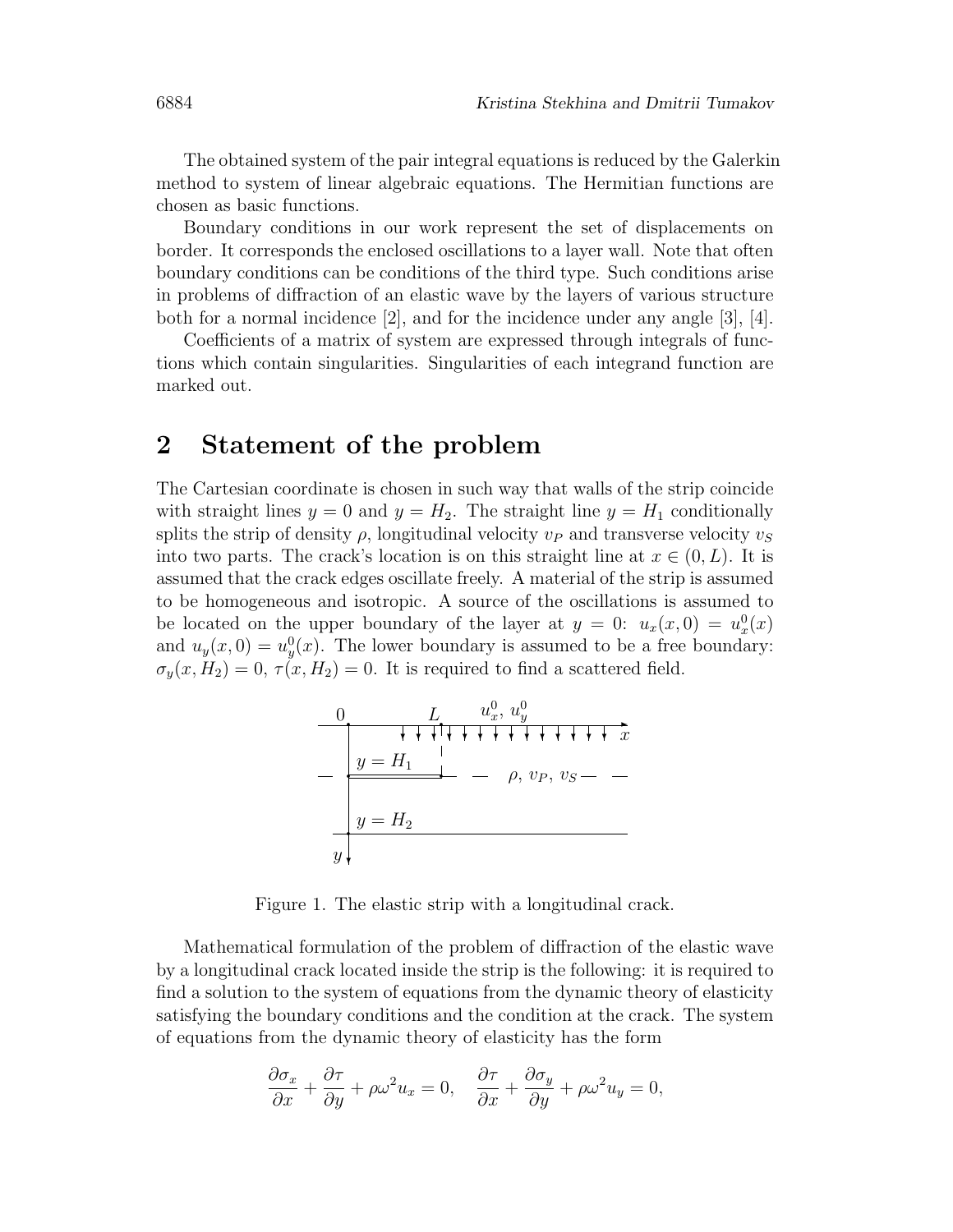Forced oscillations of the elastic strip 6885

$$
\sigma_x = (\lambda + 2\mu) \frac{\partial u_x}{\partial x} + \lambda \frac{\partial u_y}{\partial y}, \quad \sigma_y = \lambda \frac{\partial u_x}{\partial x} + (\lambda + 2\mu) \frac{\partial u_y}{\partial y},
$$

$$
\tau = \mu \left( \frac{\partial u_x}{\partial y} + \frac{\partial u_y}{\partial x} \right).
$$
 (1)

The boundary conditions at the strip edges have the form

$$
u_x(x, 0) = u_x^0(x), \quad u_y(x, 0) = u_y^0(x),
$$
  

$$
\sigma_y(x, H_2) = 0, \quad \tau(x, H_2) = 0,
$$
 (2)

the boundary conditions at the crack have the form

$$
\sigma_y(x, H_1) = 0, \ \tau(x, H_1) = 0, \ x \in (0, L), \tag{3}
$$

and the the boundary conditions on the outside of the crack at  $x \notin (0, L)$  in the following form:

$$
u_x(x, H_1 - 0) = u_x(x, H_1 + 0),
$$
  
\n
$$
u_y(x, H_1 - 0) = u_y(x, H_1 + 0),
$$
  
\n
$$
\sigma_y(x, H_1 - 0) = \sigma_y(x, H_1 + 0),
$$
  
\n
$$
\tau(x, H_1 - 0) = \tau(x, H_1 + 0).
$$
\n(4)

## 3 Reducing the system to the system of paired integral equations

After the Fourier transformation (or with the account for dependence of the functions to find on the  $x$  coordinate), the general solution to system  $(1)$  takes the form [5]:

$$
u_x(\xi, y) = -e^{iy\gamma_1}\xi A_1(\xi) + e^{-iy\gamma_1}\xi B_1(\xi) + e^{iy\gamma_2}\gamma_2 C_1(\xi) + e^{-iy\gamma_2}\gamma_2 D_1(\xi),
$$

$$
u_y(\xi, y) = e^{iy\gamma_1}\gamma_1 A_1(\xi) + e^{-iy\gamma_1}\gamma_1 B_1(\xi) + e^{iy\gamma_2}\xi C_1(\xi) - e^{-iy\gamma_2}\xi D_1(\xi),
$$

$$
\sigma_y(\xi, y) = i \left( e^{iy\gamma_1} (\rho \omega^2 - 2\mu \xi^2) A_1(\xi) - e^{-iy\gamma_1} (\rho \omega^2 - 2\mu \xi^2) B_1(\xi) + + 2e^{iy\gamma_2} \mu \xi \gamma_2 C_1(\xi) + 2e^{-iy\gamma_2} \mu \xi \gamma_2 D_1(\xi) \right),
$$

$$
\tau(\xi, y) = -i \left( 2e^{iy\gamma_1} \mu \xi \gamma_1 A_1(\xi) + 2e^{-iy\gamma_1} \mu \xi \gamma_1 B_1(\xi) - e^{iy\gamma_2} (\rho \omega^2 - 2\mu \xi^2) C_1(\xi) + e^{-iy\gamma_2} (\rho \omega^2 - 2\mu \xi^2) D_1(\xi) \right),
$$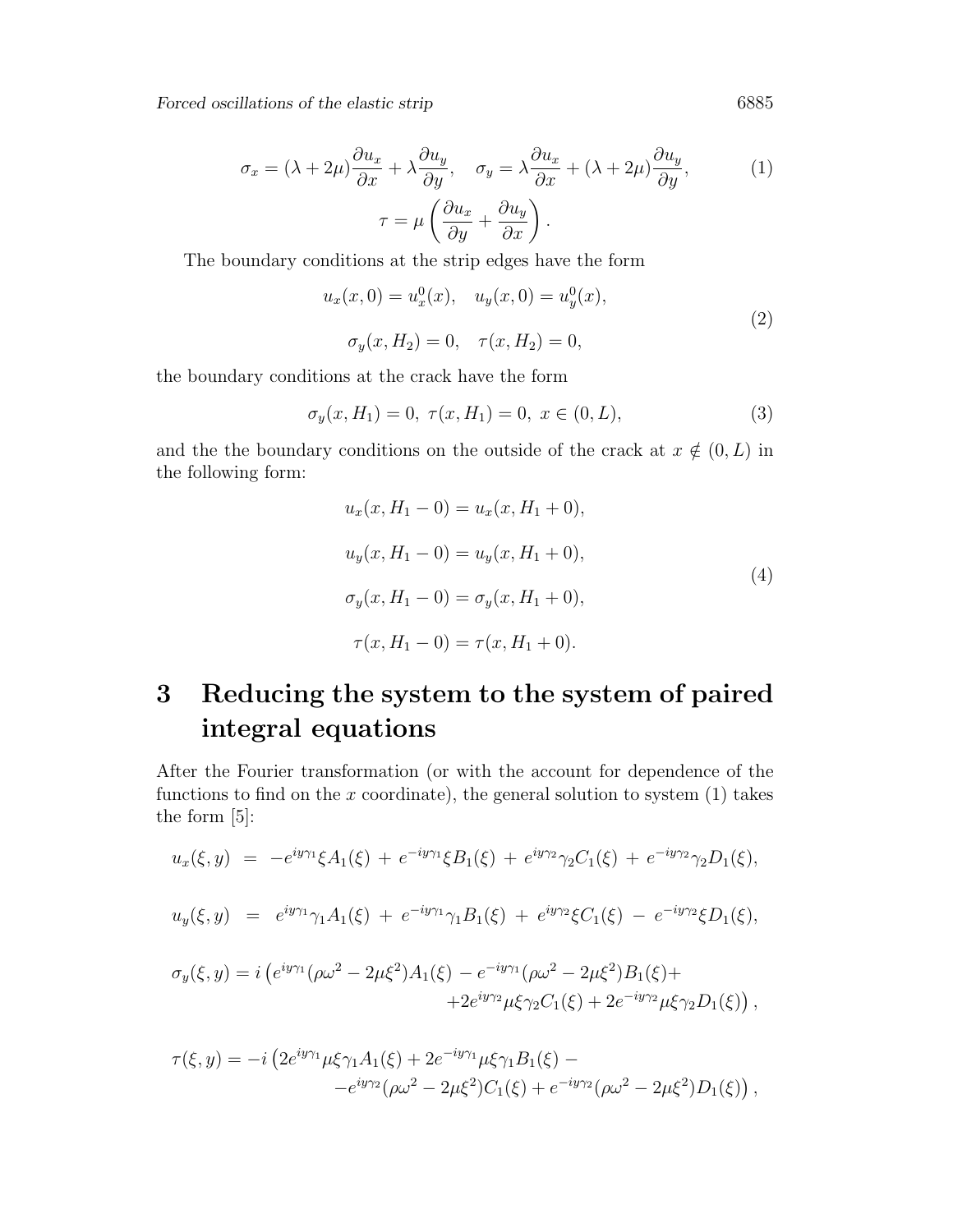where  $\gamma_j = \gamma_j(\xi) = \sqrt{k_j^2 - \xi^2}$ ,  $j = 1, 2$  ( $k_j$  is a wave number) and  $A(\xi)$ ,  $B(\xi)$ ,  $C(\xi)$ ,  $D(\xi)$  are arbitrary functions.

Using the boundary conditions and the condition of continuity of stresses  $\sigma_y$  and  $\tau$  at  $y = H_1$ , the arbitrary functions  $B(\xi)$ ,  $C(\xi)$ ,  $D(\xi)$  can be expressed through  $A(\xi)$  in the upper and lower parts of the strip. The obtained expressions can be substituted into the conditions at the crack as well as into the condition of continuity of displacements  $u_x$  and  $u_y$  at  $y = H_1$ . The inverse Fourier transformation gives a system of paired integral equations.

**Theorem 1.** The problem of diffraction by a longitudinal crack of width L  $(1)$ – $(4)$  is reduced to the system of paired integral equations with amplitudes  $A_1(\xi)$  and  $A_2(\xi)$  being unknown functions:

$$
\int_{-\infty}^{+\infty} A_1(\xi) K_{1j}(\xi) e^{-i\xi x} d\xi + \int_{-\infty}^{+\infty} A_2(\xi) K_{2j}(\xi) e^{-i\xi x} d\xi = \int_{-\infty}^{+\infty} f_j(\xi) e^{-i\xi x} d\xi, x \notin (0, L), \quad j = 1, 2, (5)
$$

$$
\int_{-\infty}^{+\infty} A_1(\xi) K_{1j}(\xi) e^{-i\xi x} d\xi + \int_{-\infty}^{+\infty} A_2(\xi) K_{2j}(\xi) e^{-i\xi x} d\xi =
$$
\n
$$
= \int_{-\infty}^{+\infty} f_j(\xi) e^{-i\xi x} d\xi, x \in (0, L), \quad j = 3, 4, \quad (6)
$$

where  $K_{ij}(\xi)$  and  $f_j(\xi)$  are some known functions.

## 4 Reducing the system of paired integral equations to the system of linear equations

For solving the system of integral equations (5), (6), the Galerkin method can be used with the scalar product defined by an integral along the entire axis.

The functions  $h_n(x) = H_n(x)e^{-x^2/2}$  are basis functions, where  $H_n(x)$  are the Hermitian polynomials. The chosen system of functions is orthogonal

$$
\int_{-\infty}^{+\infty} h_m(x)h_n(x)dx = \int_{-\infty}^{+\infty} H_m(x)H_n(x)e^{-x^2}dx = \sqrt{\pi}2^n n!\delta_{mn},
$$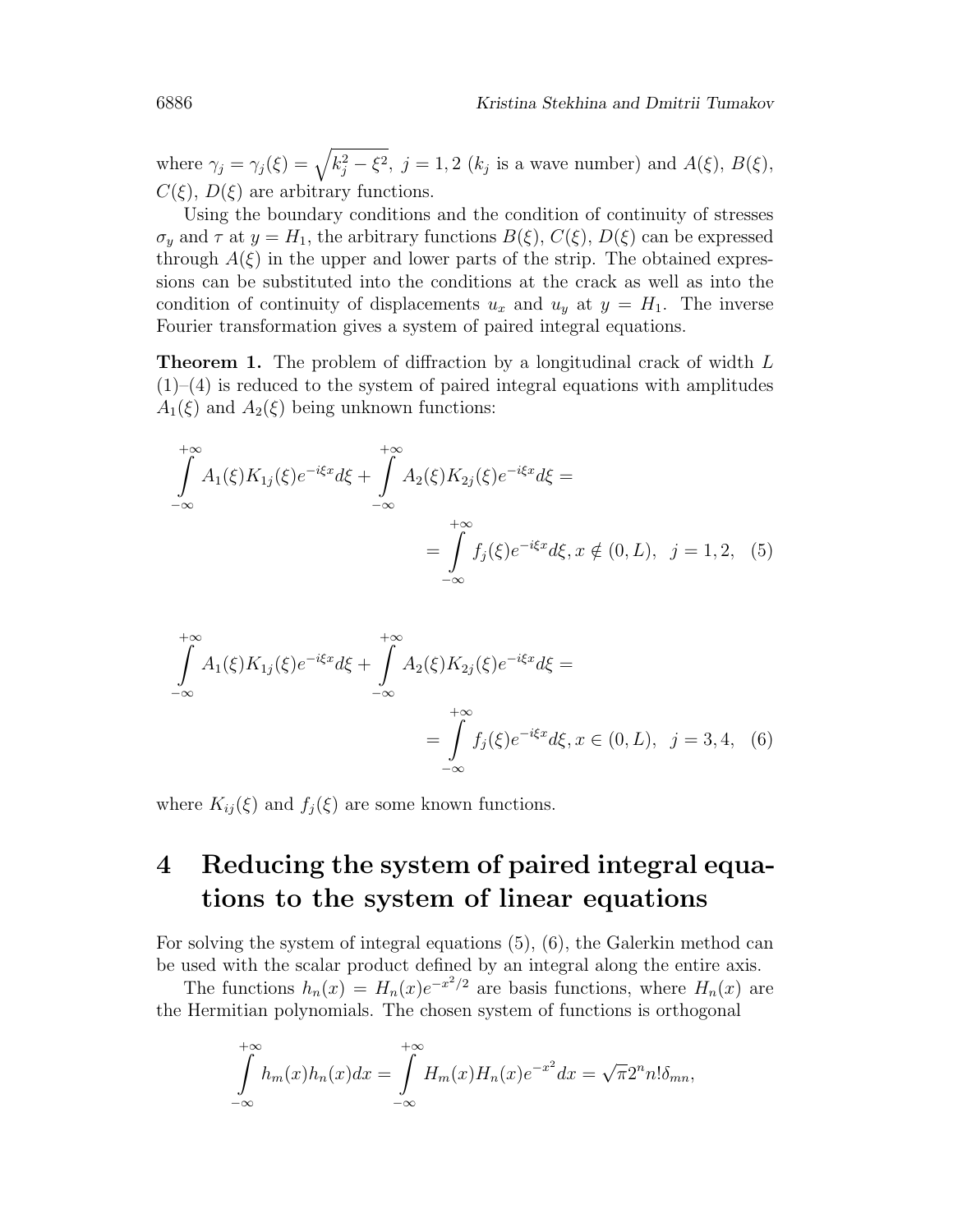where  $\delta_{mn}$  is the Kronecker delta.

The required functions of paired integral equations will be sought in the following form:

$$
A_1(\xi) \approx \sum_{n=0}^{N} B_n h_n(\xi), \quad A_2(\xi) \approx \sum_{n=0}^{N} C_n h_n(\xi). \tag{7}
$$

The representations (7) for the unknown functions can be substituted into the first equation of the system of paired integral equations (5),(6) and multiplied scalarly by  $h_m(x)$ :

$$
\sum_{n=0}^{N} B_n \int_{-\infty}^{+\infty} h_n(\xi) \left[ \int_{-\infty}^{0} K_{11}(\xi) e^{-i\xi x} h_m(x) dx + \int_{L}^{+\infty} K_{11}(\xi) e^{-i\xi x} h_m(x) dx + \int_{0}^{L} K_{13}(\xi) e^{-i\xi x} h_m(x) dx \right] d\xi +
$$
\n
$$
+ \sum_{n=0}^{N} C_n \int_{-\infty}^{+\infty} h_n(\xi) \left[ \int_{-\infty}^{0} K_{21}(\xi) e^{-i\xi x} h_m(x) dx + \int_{L}^{+\infty} K_{21}(\xi) e^{-i\xi x} h_m(x) dx + \int_{L}^{L} K_{23}(\xi) e^{-i\xi x} h_m(x) dx \right] d\xi =
$$
\n
$$
= \int_{0}^{0} \int_{-\infty}^{+\infty} f_1(\xi) e^{-i\xi x} d\xi h_m(x) dx + \int_{0}^{+\infty} \int_{1}^{+\infty} f_1(\xi) e^{-i\xi x} d\xi h_m(x) dx +
$$

$$
= \int\limits_{-\infty}^{\infty} \int\limits_{-\infty}^{\infty} f_1(\xi) e^{-i\xi x} d\xi h_m(x) dx + \int\limits_{L}^{\infty} \int\limits_{-\infty}^{\infty} f_1(\xi) e^{-i\xi x} d\xi h_m(x) dx + \int\limits_{0}^{L} \int\limits_{-\infty}^{\infty} f_3(\xi) e^{-i\xi x} d\xi h_m(x) dx, \quad m = 0...N.
$$

The obtained linear equations for  $m = 0..N$  are transformed to the following form:

$$
\sum_{n=0}^{N} B_n \left[ \int_{-\infty}^{+\infty} \int_{-\infty}^{+\infty} K_{11}(\xi) e^{-i\xi x} h_m(x) dx h_n(\xi) d\xi + \right.
$$
  
+ 
$$
\int_{0}^{L} \int_{-\infty}^{+\infty} (K_{13}(\xi) - K_{11}(\xi)) e^{-i\xi x} h_m(x) h_n(\xi) d\xi dx \right] +
$$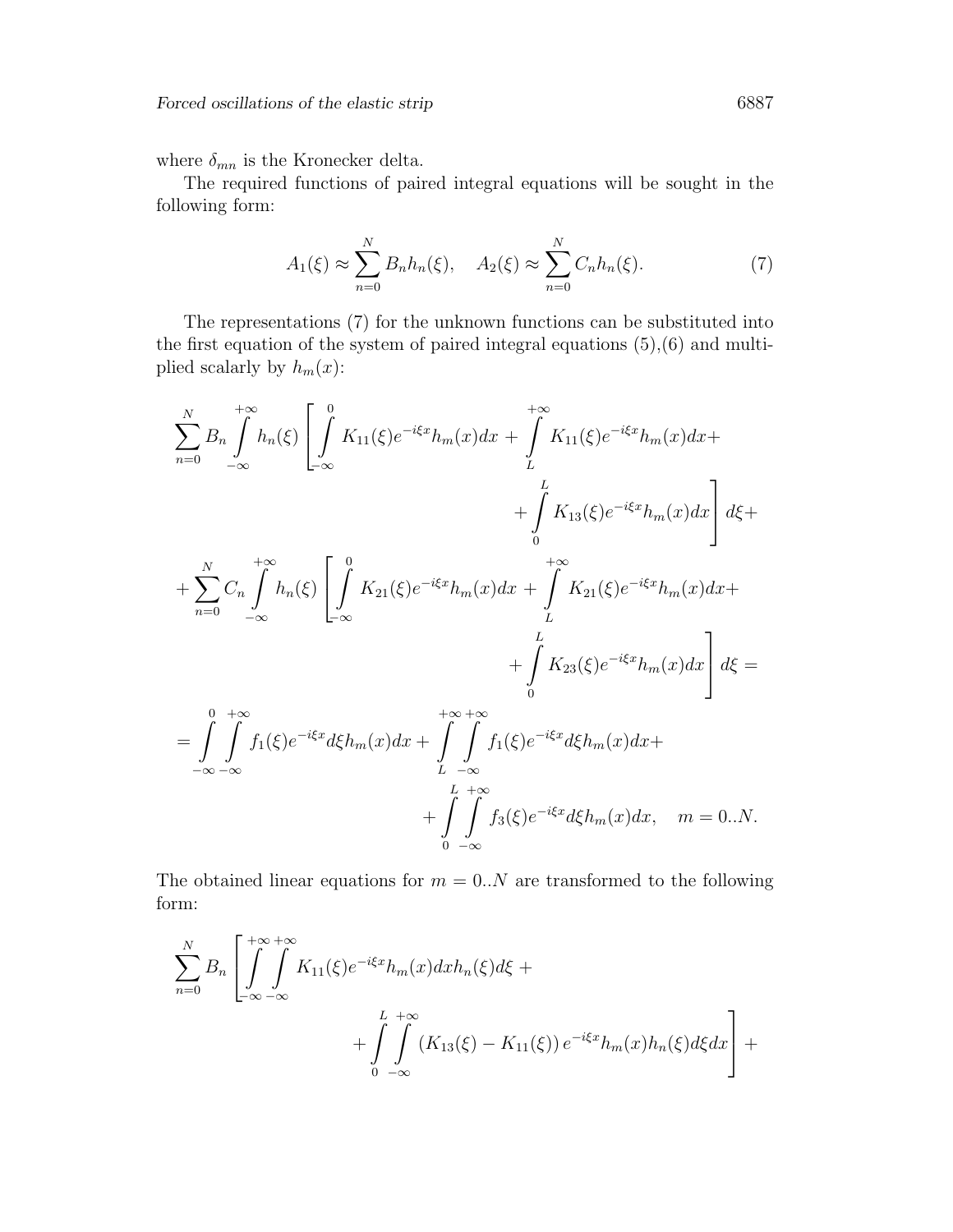$$
+\sum_{n=0}^{N}C_n\left[\int_{-\infty}^{+\infty}\int_{-\infty}^{\infty}K_{21}(\xi)e^{-i\xi x}h_m(x)dxh_n(\xi)d\xi ++\int_{0}^{L} \int_{-\infty}^{+\infty}(K_{23}(\xi)-K_{21}(\xi))e^{-i\xi x}h_m(x)h_n(\xi)d\xi dx\right]==\int_{-\infty}^{+\infty} \int_{-\infty}^{+\infty}f_1(\xi)e^{-i\xi x}d\xi h_m(x)dx+\int_{0}^{L} \int_{-\infty}^{+\infty}(f_3(\xi)-f_1(\xi))e^{-i\xi x}d\xi h_m(x)dx.
$$

Note that the Hermitian polynomials, obviously, are eigen functions of the Fourier transformation:

$$
\int_{-\infty}^{+\infty} h_m(x)e^{-i\xi x}dx = \sqrt{2\pi}i^m h_m(\xi).
$$

Thus, a system of linear algebraic equations is obtained.

Theorem 2. The problem of diffraction by a longitudinal crack is reduced to the system of linear equations for  $m = 0..N$ 

$$
\sum_{n=0}^{N} B_n a_{mn}^{(1)} + \sum_{n=0}^{N} C_n a_{mn}^{(2)} = c_{mn}^{(1)},
$$
  

$$
\sum_{n=0}^{N} B_n b_{mn}^{(1)} + \sum_{n=0}^{N} C_n b_{mn}^{(2)} = c_{mn}^{(2)},
$$
 (8)

where

$$
a_{mn}^{(j)} = \sqrt{2\pi}i^m \int_{-\infty}^{+\infty} K_{j1}(\xi)h_m(\xi)h_n(\xi)d\xi +
$$
  
+ 
$$
\int_{0}^{L} \int_{-\infty}^{+\infty} (K_{j3}(\xi) - K_{j1}(\xi)) e^{-i\xi x}h_m(x)h_n(\xi)d\xi dx,
$$

$$
b_{mn}^{(j)} = \sqrt{2\pi} i^m \int_{-\infty}^{+\infty} K_{j2}(\xi) h_m(\xi) h_n(\xi) d\xi +
$$
  
+ 
$$
\int_{0}^{L} \int_{-\infty}^{+\infty} (K_{j4}(\xi) - K_{j2}(\xi)) e^{-i\xi x} h_m(x) h_n(\xi) d\xi dx,
$$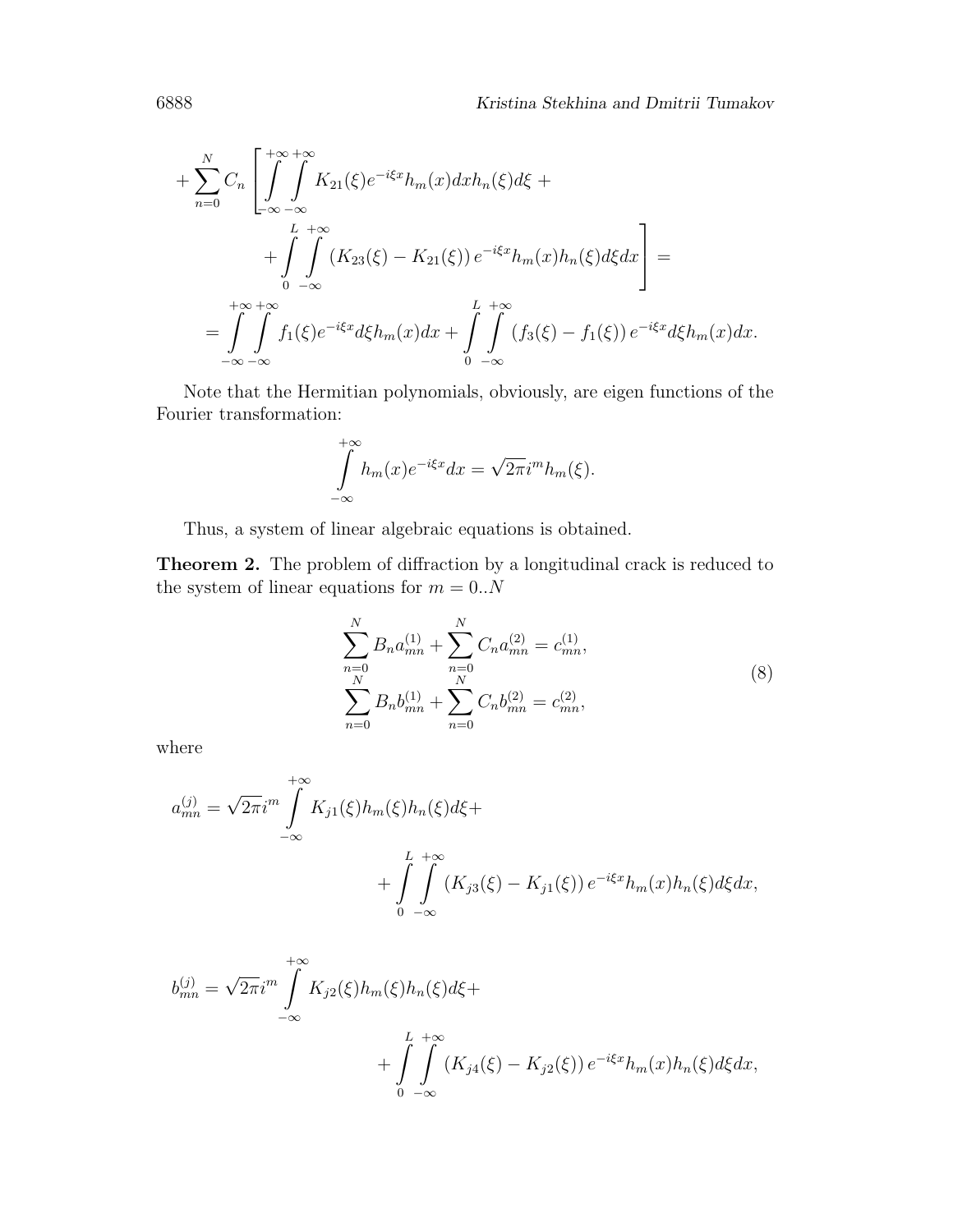$$
c_{mn}^{(j)} = \sqrt{2\pi} i^m \int_{-\infty}^{+\infty} f_j(\xi) h_m(\xi) d\xi +
$$
  
+ 
$$
\int_{0}^{L} \int_{-\infty}^{+\infty} (f_{j+2}(\xi) - f_j(\xi)) e^{-i\xi x} d\xi h_m(x) dx.
$$

### 5 Peculiarities of integrand functions

Coefficients of a matrix of system (8) are calculated as integrals from functions which contain singularities. All singularities are singularities of the first order and are contained in functions  $K_{ij}(\xi)$ .

$$
K_{11}(\xi) = \frac{Q_{11}(\xi)}{\xi Z(\xi)} + \frac{P_{11}(\xi)}{Z(\xi)} + \frac{R_{11}(\xi)}{\xi} + S_{11}(\xi),
$$
  
\n
$$
K_{21}(\xi) = \frac{Q_{21}(\xi)}{\xi Z(\xi)} + \frac{P_{21}(\xi)}{Z(\xi)} + \frac{R_{21}(\xi)}{\xi},
$$
  
\n
$$
K_{12}(\xi) = \frac{P_{21}(\xi)}{Z(\xi)} + S_{12}(\xi), \quad K_{22}(\xi) = \frac{P_{22}(\xi)}{Z(\xi)} + S_{22}(\xi),
$$
  
\n
$$
K_{13}(\xi) = \frac{Q_{13}(\xi)}{\xi Z(\xi)} + \frac{R_{13}(\xi)}{\xi} - S_{13}(\xi), \quad K_{23}(\xi) = \frac{Q_{23}(\xi)}{\xi Z(\xi)},
$$
  
\n
$$
K_{14}(\xi) = \frac{P_{14}(\xi)}{Z(\xi)} + S_{14}(\xi), \quad K_{24}(\xi) = \frac{P_{24}(\xi)}{Z(\xi)},
$$

where functions  $Q_{ij}(\xi)$ ,  $P_{ij}(\xi)$ ,  $R_{ij}(\xi)$  and  $S_{ij}(\xi)$  are some continuous functions.

Function  $Z(\xi)$  has two zeros:  $\xi = \pm \xi^*$ . Thus, all  $K_{ij}(\xi)$  have a singularity at  $\xi = \pm \xi^*$ . Functions  $K_{11}(\xi)$ ,  $K_{13}(\xi)$ ,  $K_{21}(\xi)$  and  $K_{23}(\xi)$  have singularities at  $\xi = 0$  also.

Singularities at zero, in difference from case  $\xi = \pm \xi^*$  can be found analytically. For example, the function  $K_{11}(\xi)$  has the singularity of the first order:

$$
\lim_{\xi \to 0} \xi K_{11}(\xi) = (k_2^2 \cos k_1 H_1 \cos k_2 H_2) \times
$$
  
 
$$
\times (e^{ik_1(H_2 - H_1)} \cos k_2 H_1 - \cos k_2 H_2 -i \sqrt{\frac{\lambda + 2\mu}{4\mu}} e^{-ik_1 H_1} \sin k_2 (H_2 - H_1))
$$

It should be noted that all integrals containing functions  $K_{ij}(\xi)$  exist. It is necessary to calculate the integrals accurately considering their singularities.